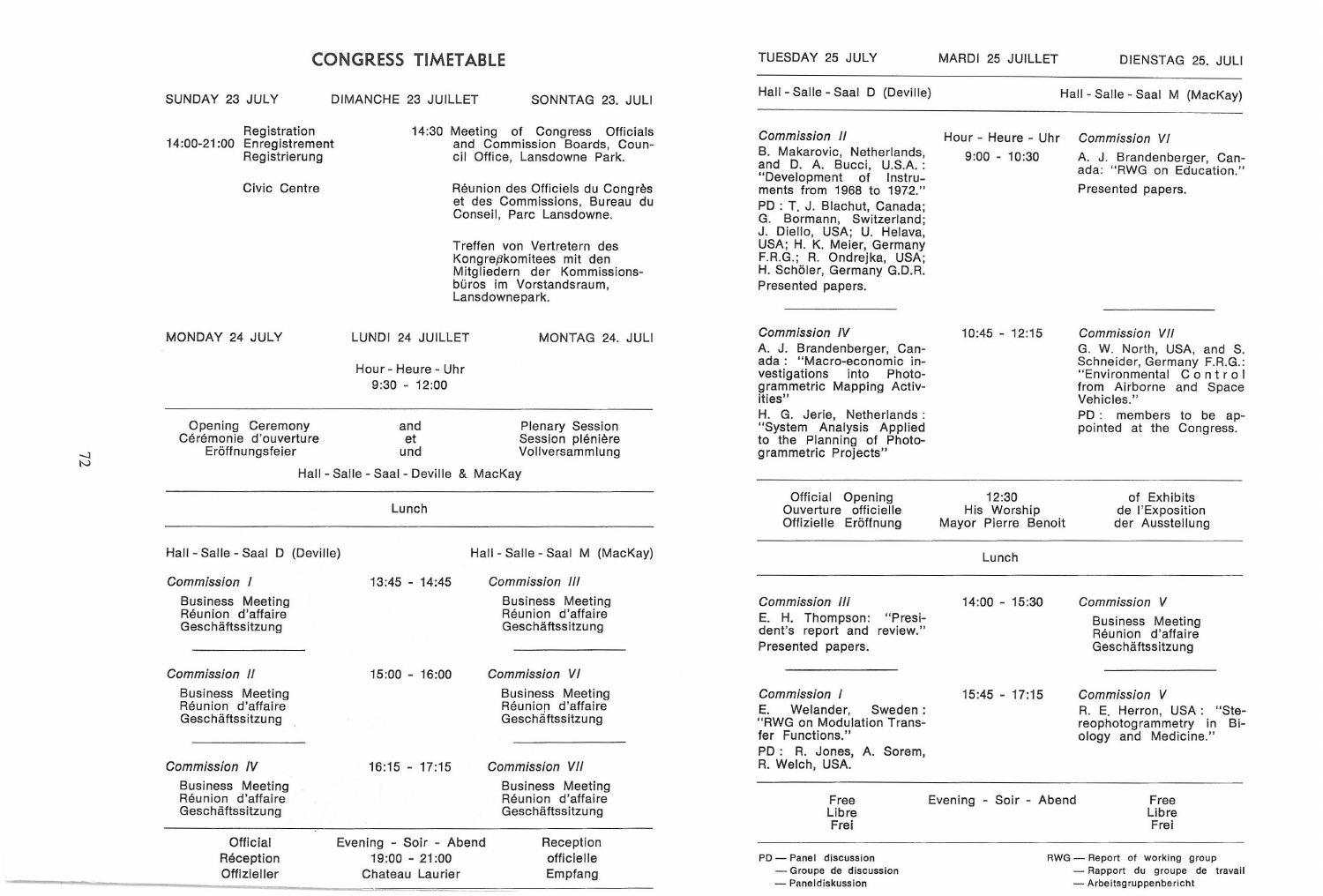| WEDNESDAY 26 JULY                                                                                                                                                                                                                                                         | MERCREDI 26 JUILLET                  | MITTWOCH 26. JULI                                                                                                                                                                                                                                                          | THURSDAY 27 JULY                                                                                                                                                                                                                                                | JEUDI 27 JUILLET                                                                                                                                | DONNERSTAG 27. JULI                                                                                                                                                             |
|---------------------------------------------------------------------------------------------------------------------------------------------------------------------------------------------------------------------------------------------------------------------------|--------------------------------------|----------------------------------------------------------------------------------------------------------------------------------------------------------------------------------------------------------------------------------------------------------------------------|-----------------------------------------------------------------------------------------------------------------------------------------------------------------------------------------------------------------------------------------------------------------|-------------------------------------------------------------------------------------------------------------------------------------------------|---------------------------------------------------------------------------------------------------------------------------------------------------------------------------------|
| Hall - Salle - Saal D (Deville)                                                                                                                                                                                                                                           |                                      | Hall - Salle - Saal M (MacKay)                                                                                                                                                                                                                                             | Exhibitors' Day<br>La journée des exposants                                                                                                                                                                                                                     | <b>Technical Tours</b><br>C.D.E.Y.X.                                                                                                            | (wives may be included if<br>they wish to attend)                                                                                                                               |
| Commission II<br>M. Döhler, Germany F.R.G.:<br>"RWG on Standard Tests".<br>PD: G. Bormann, Switzer-<br>land; E. Dorrer, Canada;<br>B. Makarovic, Netherlands;                                                                                                             | Hour - Heure - Uhr<br>$9:00 - 10:30$ | Commission VI<br>K. G. Löfström, Finland:<br>"RWG on Project History<br>and Development of Photo-<br>grammetry".<br>Presented papers.                                                                                                                                      | Aussteller's Tag                                                                                                                                                                                                                                                | <b>Excursions techniques</b><br>C.D.E.Y.X.<br>Technische<br>Exkursionen<br>C.D.E.Y.X.<br>Buses leave Civic Centre at 9:00 hours and 14:00 hours | (les épouses peuvent parti-<br>ciper si elles le désirent)<br>(Damen können teilneh-<br>men, wenn sie dies wüns-<br>chen)                                                       |
| K. Szangolies, Germany<br>G.D.R.; P. Waldhäusl, Aus-                                                                                                                                                                                                                      |                                      |                                                                                                                                                                                                                                                                            |                                                                                                                                                                                                                                                                 |                                                                                                                                                 | Les autobus quitteront le Centre Civique à 9:00 heures et à 14:00 heures                                                                                                        |
| tria.                                                                                                                                                                                                                                                                     |                                      |                                                                                                                                                                                                                                                                            |                                                                                                                                                                                                                                                                 | Autobusse fahren um 9:00 Uhr und 14:00 Uhr vom Civic Centre ab                                                                                  |                                                                                                                                                                                 |
| Commission IV                                                                                                                                                                                                                                                             | $10:45 - 12:15$                      | Commission VII                                                                                                                                                                                                                                                             |                                                                                                                                                                                                                                                                 |                                                                                                                                                 |                                                                                                                                                                                 |
| C. O. Ternryd, Sweden:<br>"The Application of Photo-<br>grammetry to the Different<br>Stages of Highway De-<br>sign".<br>W.<br>Blaschke, Germany<br>F.R.G.: "The Application of                                                                                           |                                      | A. B. Park, USA and A. H.<br>Aldred, Canada: "Recon-<br>naissance of Earth Re-<br>sources and Surfaces of<br>Other Planets from Space<br>Vehicles".<br>PD: members to be ap-                                                                                               | <b>Exhibitors</b><br>La Réception<br>Empfang                                                                                                                                                                                                                    | Evening - Soir - Abend<br>$19:00 - 21:00$<br>Skyline Hotel                                                                                      | Cocktail Party<br>des Exposants<br>der Aussteller                                                                                                                               |
| Orthophotomaps to High-<br>way Design".<br>M. H. MacLeod, Canada:                                                                                                                                                                                                         |                                      | pointed at the Congress.                                                                                                                                                                                                                                                   | FRIDAY 28 JULY                                                                                                                                                                                                                                                  | VENDREDI 28 JUILLET                                                                                                                             | FREITAG 28. JULI                                                                                                                                                                |
| "Semi - automated Large<br>Scale Mapping".<br>E. Benner and R. Schult,<br>Germany F.R.G.: "Report<br>on a Digital Terrain Mod-                                                                                                                                            |                                      |                                                                                                                                                                                                                                                                            | Hall - Salle - Saal D (Deville)                                                                                                                                                                                                                                 |                                                                                                                                                 | Hall - Salle - Saal M (MacKay)                                                                                                                                                  |
| el".                                                                                                                                                                                                                                                                      |                                      |                                                                                                                                                                                                                                                                            | Commission II                                                                                                                                                                                                                                                   | Hour - Heure - Uhr                                                                                                                              | Commission VI                                                                                                                                                                   |
| Presented papers.                                                                                                                                                                                                                                                         |                                      |                                                                                                                                                                                                                                                                            | G. G. Lorenz, USA: "RWG                                                                                                                                                                                                                                         | $9:00 - 10:30$                                                                                                                                  | R. Kudelásek, Czechoslo-                                                                                                                                                        |
|                                                                                                                                                                                                                                                                           | Lunch                                |                                                                                                                                                                                                                                                                            | on Automated and Analy-<br>tical Instruments".                                                                                                                                                                                                                  |                                                                                                                                                 | vakia: "The Standard Ter-<br>minology in Photogram-                                                                                                                             |
| Commission III<br>K. Kubik and J. Kure,<br>Netherlands: "Report on<br>the ISP Investigation into<br>the Accuracy of Photo-<br>grammetric Triangulation".<br>PD: co-authors.<br>J. M. Anderson and E. H.<br>Ramey, USA: "RWG on<br>Block Adjustment".<br>Presented papers. | $14:00 - 15:30$                      | Commission V<br>H. M. Karara, USA: "In-<br>troductory Report".<br>H. M. Karara; D. C. Brown,<br>USA; K. Linkwitz, Germany<br>F.R.G.: "RWG on Close-<br>Photogrammetric<br>Range<br>Systems''.<br>PD: M. Döhler, Germany<br>F.R.G.; J. Ducloux, France;<br>W. Faig, Canada. | PD: J. Ducloux, France; U.<br>V. Helava, USA; Z. Jaksic,<br>Canada; G. Konecny, Ger-<br>many F.R.G.; H. Loving,<br>USA; B. Makarovic, Nether-<br>lands; H. Schöler, Ger-<br>many G.D.R.<br>Presented papers.                                                    |                                                                                                                                                 | metry".<br>Presented papers.                                                                                                                                                    |
| Commission 1<br>R. E. Hopkins and D. Dut-                                                                                                                                                                                                                                 | $15:45 - 17:15$                      | General Assembly<br>Assemblée générale                                                                                                                                                                                                                                     | Commission IV<br>C. O. Ternryd, Sweden: PD<br>on Digital Terrain Models;                                                                                                                                                                                        | $10:45 - 12:15$                                                                                                                                 | Commission VII<br>H. G. Jerie, Netherlands:<br>"RWG IV/VII".                                                                                                                    |
| ton, USA: "Standardization<br>of the Optical Transfer<br>Function".<br>C. L. Norton, USA: PD: G.<br>Brock, U.K.; W. Mandler,<br>Canada: H. Meier, Germany<br>F.R.G.; W. Pershing, USA.<br>Concert<br>Concert                                                              | Evening - Soir -Abend<br>20:00       | Generalversamlung<br>Concert<br>Concert                                                                                                                                                                                                                                    | Theory, Practical Applica-<br>tion and Recommendations<br>for Further Development:<br>M. Baussart, France; W.<br>Blaschke, Germany F.R.G.;<br>B. Cabrera, Mexico; S. De-<br>gual, Italy; M. Grist, U.K.;<br>B. Katibah, USA; M. H.<br>MacLeod, Canada; J. Sima. |                                                                                                                                                 | G. Wolff, Germany G.D.R.:<br>"Report of Group of Inter-<br>est on International Com-<br>parison of Methods for the<br>Inventory of Vegetation<br>Damages".<br>Presented papers. |
| Konzert                                                                                                                                                                                                                                                                   | National Arts Centre                 | Konzert                                                                                                                                                                                                                                                                    | Czechoslovakia.                                                                                                                                                                                                                                                 |                                                                                                                                                 |                                                                                                                                                                                 |
| PD - Panel discussion<br>- Groupe de discussion<br>- Paneldiskussion                                                                                                                                                                                                      |                                      | RWG - Report of working group<br>- Rapport du groupe de travail<br>- Arbeitsgruppenbericht                                                                                                                                                                                 |                                                                                                                                                                                                                                                                 | Lunch                                                                                                                                           |                                                                                                                                                                                 |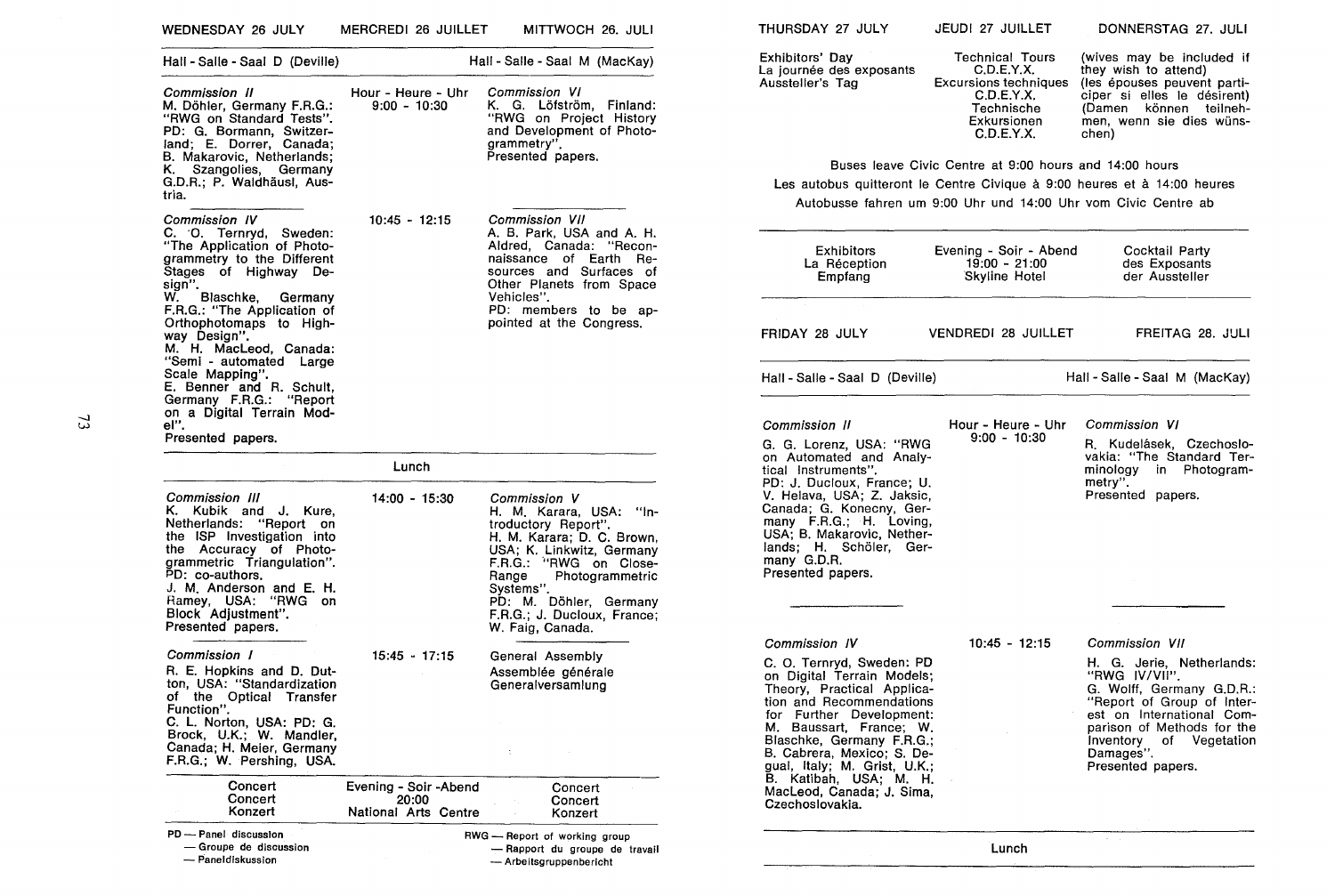| Commission III<br>H. Ebner, Germany F.R.G.:<br>"Theoretical Accuracy Mo-<br>dels for Block Triangula-<br>tion".<br>PD: K. Kubik, Netherlands,<br>D. Osché, J. Talts, Sweden.<br>Presented papers.                                         | $14:00 - 15:30$                                                                                | Commission V<br>O. Jacobi, Denmark: "Use<br>of Nonmetric Cameras".<br>P. E. Borchers, USA: "Dis-<br>tinguishing the Deforma-<br>tions of Architectural and<br>Photogrammetric Geomet-<br>ry".<br>W. S. Ferri, Italy: "Prob-<br>lems on the Design and<br>Construction<br>of<br>Close-<br>Range Photogrammetric Ca-<br>meras". |
|-------------------------------------------------------------------------------------------------------------------------------------------------------------------------------------------------------------------------------------------|------------------------------------------------------------------------------------------------|-------------------------------------------------------------------------------------------------------------------------------------------------------------------------------------------------------------------------------------------------------------------------------------------------------------------------------|
| Commission 1<br>S. W. Dossi, USA: "Color<br>Photography".<br>PD: C. Kraft, R. K. Roedel,<br>W. V. Trollinger, USA.<br>Presented papers.                                                                                                   | $15:45 - 17:15$                                                                                | General Assembly<br>Assemblée générale<br>Generalversamlung                                                                                                                                                                                                                                                                   |
| Garden Party and<br>Garden party et<br>Gartenparty und<br>$17:30 - 19:00$<br>City Hall<br>Hôtel de ville<br>Rathaus                                                                                                                       | Evening - Soir - Abend<br>17:30 - 20:30                                                        | Musical Ride<br>Carrousel<br>Reitvorführung<br>19:30 - 20:30<br>RCMP, Rockcliffe                                                                                                                                                                                                                                              |
| Les autobus quitteront le Centre Civique a partir de 17:00 heures                                                                                                                                                                         | Buses leave Civic Centre from 17:00 hours<br>Autobusse fahren um 17:00 Uhr vom Civic Centre ab |                                                                                                                                                                                                                                                                                                                               |
| PD - Panel discussion<br>-Groupe de discussion<br>- Paneldiskussion                                                                                                                                                                       |                                                                                                | RWG - Report of working group<br>- Rapport du groupe de travail<br>- Arbeitsgruppenbericht                                                                                                                                                                                                                                    |
| SATURDAY 29 JULY                                                                                                                                                                                                                          | SAMEDI 29 JUILLET                                                                              | SAMSTAG 29. JULI                                                                                                                                                                                                                                                                                                              |
| Hall - Salle - Saal D (Deville)                                                                                                                                                                                                           |                                                                                                | Hall - Salle - Saal M (MacKay)                                                                                                                                                                                                                                                                                                |
| <b>Commission III</b><br>J. M. Zarzycki, Canada:<br>"The Use of Auxiliary Data<br>in Aerial Triangulation".<br>PD: F. J. Doyle, USA; M.<br>Cunietti, Italy; G. H. Schut,<br>Canada; H. S. Williams,<br>South Africa.<br>Presented papers, | Hour - Heure - Uhr<br>$9:00 - 10:30$                                                           | Commission V<br>T. Oshima, Japan: "RWG<br>on Non-conventional Photo-<br>graphy".<br>F. H. Moffit, USA: "Stereo<br>X-Ray Photogrammetry Ap-<br>plied to Orthodontic Mea-<br>surements".<br>K. M. Wong, USA: "Photo-<br>grammetric Calibration of<br>Television Systems".<br>Presented papers.                                  |
| Commission 1<br>H. Ziemann. Canada: "Geo-<br>metry of Photographic Im-<br>ages".<br>J. Cruset, France: "Photo-<br>graphic Materials".<br>Presented papers.<br>PD - Panel discussion                                                       | 10:45 - 12:15                                                                                  | Commission IV<br>A. J. van der Weele, Net-<br>"Semantic<br>herlands:<br>In-<br>Performance<br>formation<br>оf<br>Photography<br>Aerial<br>and<br>Photogrammetric<br>Proces-<br>ses".<br>RWG — Report of working group                                                                                                         |
| - Groupe de discussion<br>- Paneldiskussion                                                                                                                                                                                               |                                                                                                | - Rapport du groupe de travail<br>- Arbeitsgruppenbericht                                                                                                                                                                                                                                                                     |

| Tours - Excursions Hour - Heure - Uhr<br>Exkursionen                                                                                                                                                                                                                                                                                                              |                      |                                                                                                                                                                                                                                                                                      |
|-------------------------------------------------------------------------------------------------------------------------------------------------------------------------------------------------------------------------------------------------------------------------------------------------------------------------------------------------------------------|----------------------|--------------------------------------------------------------------------------------------------------------------------------------------------------------------------------------------------------------------------------------------------------------------------------------|
| L<br>L                                                                                                                                                                                                                                                                                                                                                            | 8:00<br>8:30         | * Quebec<br>*** Montreal                                                                                                                                                                                                                                                             |
| J<br>ĸ                                                                                                                                                                                                                                                                                                                                                            | 9:00<br>9:30         | *** Upper Canada Village<br>** Thousand Islands                                                                                                                                                                                                                                      |
| * Overnight - Retour le dimanche - Mit Übernachtung<br>** Repeated on Sunday, July 30 - Ainsi que le dimanche 30 juillet -<br>Wiederholt am Sonntag, dem 30. Juli<br>*** Repeated on Sunday, July 30 and Wednesday, August 2<br>*** Ainsi que le dimanche 30 juillet et mercredi 2 août<br>*** Wiederholt am Sonntag, dem 30. Juli und am Mittwoch, dem 2. August |                      |                                                                                                                                                                                                                                                                                      |
| SUNDAY 30 JULY                                                                                                                                                                                                                                                                                                                                                    | DIMANCHE 30 JUILLET  | SONNTAG 30. JULI                                                                                                                                                                                                                                                                     |
| Tours - Excursions<br>Exkursionen                                                                                                                                                                                                                                                                                                                                 | Hour - Heure - Uhr   |                                                                                                                                                                                                                                                                                      |
| N<br>L <sub>2</sub>                                                                                                                                                                                                                                                                                                                                               | 9:00<br>8:30         | Pub Crawl<br>* Montreal                                                                                                                                                                                                                                                              |
| J2<br>M1<br>К2                                                                                                                                                                                                                                                                                                                                                    | 9:00<br>8:30<br>9:30 | * Upper Canada Village<br>* C.I.P. Nature Centre<br>Thousand Islands                                                                                                                                                                                                                 |
| the Civic Centre.                                                                                                                                                                                                                                                                                                                                                 |                      | All tours, unless otherwise noted on tickets, will depart from and return to                                                                                                                                                                                                         |
| les excursions se feront au Centre Civique.                                                                                                                                                                                                                                                                                                                       |                      | A moins d'indication contraire sur les billets, le départ et l'arrivée de toutes                                                                                                                                                                                                     |
| wieder zurück.                                                                                                                                                                                                                                                                                                                                                    |                      | Alle Touren, deren Abfahrtsstellen nicht auderweitig auf den Eintrittskarten<br>verzeichnet sind, fahren vom Civic-Centre ab und kehren dorthin                                                                                                                                      |
| * Repeated on Wednesday, August 2 - Ainsi que le mercredi 2 août -<br>Wiederholt am Mittwoch, dem 2. August                                                                                                                                                                                                                                                       |                      |                                                                                                                                                                                                                                                                                      |
| MONDAY 31 JULY                                                                                                                                                                                                                                                                                                                                                    | LUNDI 31 JUILLET     | MONTAG 31. JULI                                                                                                                                                                                                                                                                      |
| Hall - Salle - Saal D (Deville)                                                                                                                                                                                                                                                                                                                                   |                      | Hall - Salle - Saal M (MacKay)                                                                                                                                                                                                                                                       |
| Commission III                                                                                                                                                                                                                                                                                                                                                    | Hour - Heure - Uhr   | Commission V                                                                                                                                                                                                                                                                         |
| К.<br>Kubik, Netherlands:<br>"Systematic Image Errors<br>and Their Effects in Aerial<br>Triangulation".<br>PD: G. Ducher, France; H.<br>H. Schmid, USA; G. H.<br>Schut, Canada,<br>Presented papers.                                                                                                                                                              | $9:00 - 10:30$       | A. Elassal, USA; K. Link-<br>witz, Germany F.R.G.: "In-<br>troductory Report".<br>Y. P. Kienko, U.S.S.R, K. G.<br>Löfström, Finland: "RWG<br>on Analytical Methods in<br>Non-cartographic Photo-<br>grammetry".<br>PD: P. Hottier, France; D.<br>Proctor, U.K.; Z. Sitek,<br>Poland. |
| Commission 1<br>G. T. McNeil, USA: "Un-<br>derwater Photography".<br>PD: L. H. Bassage, USA;<br>J. Harford, USA; J. Höhle,<br>Germany F.R.G.; J. Pollio,<br>USA; H. Seifert, USA; J. J.<br>Welsh, USA.                                                                                                                                                            | 10:45 - 12:15        | Commission IV<br>E.W.<br>Barton, U.K.; G.<br>Krauss,<br>Germany<br>F.R.G.<br>M. M. Thompson,<br>USA:<br>"Photogrammetric<br>Proce-<br>dures for Map Revision".<br>PD: L. van Zuylen, Nether-<br>lands                                                                                |

PD: L. van Zuylen, Nether-lands.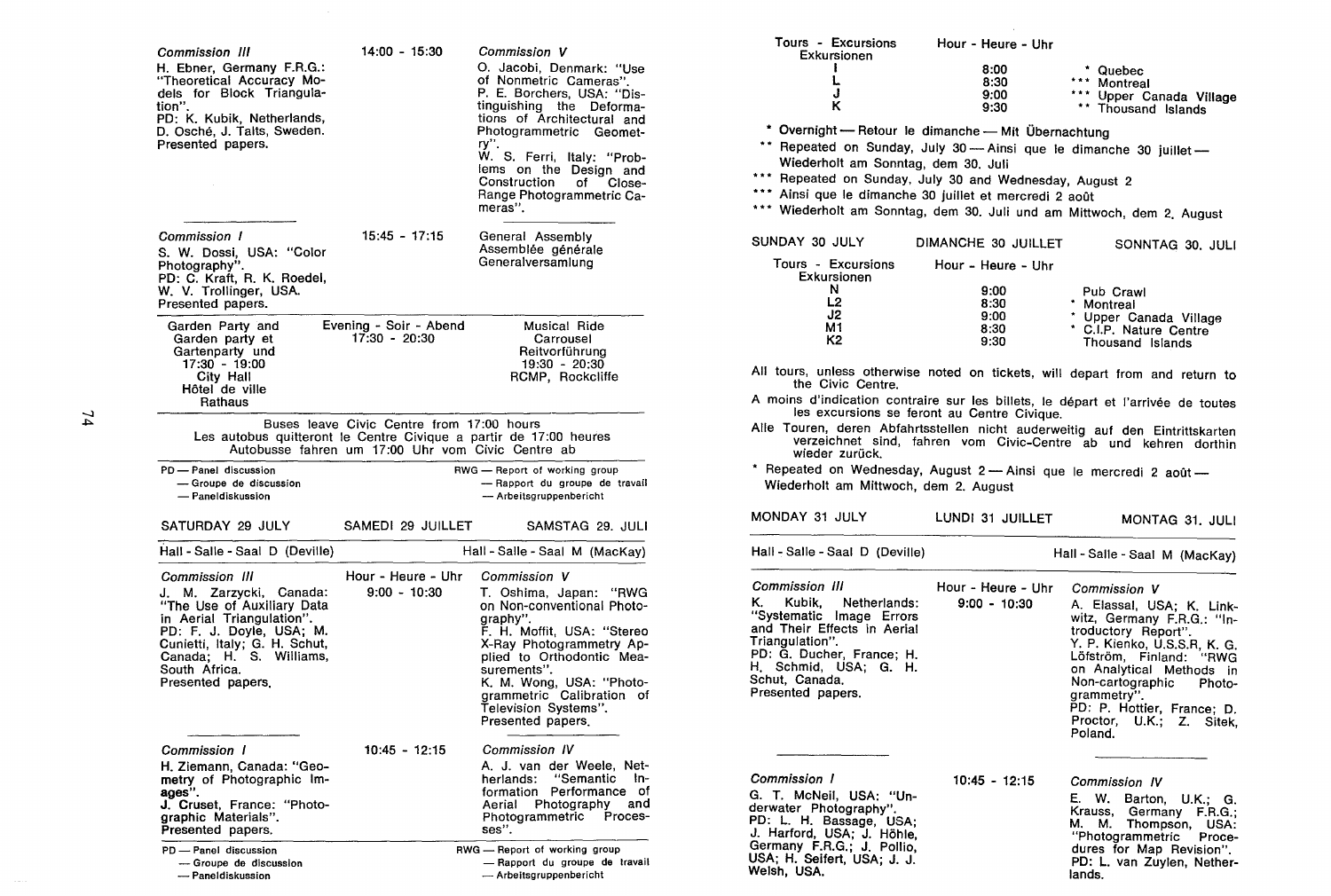|                                                                                                                                                                                                                                                        | Lunch                                |                                                                                                                                                                                                                                                                                                                                                                                      | Commission 1<br>F. J. Doyle, USA: "Imaging<br>Sensors for Space Vehi-                                                                                                                                                                                                                              | $10:45 - 12:15$                                                                                                                     | General Assembly<br>Assemblée générale<br>Generalversamlung                                                                                                                                                                                                                                                                                                                                                                              |
|--------------------------------------------------------------------------------------------------------------------------------------------------------------------------------------------------------------------------------------------------------|--------------------------------------|--------------------------------------------------------------------------------------------------------------------------------------------------------------------------------------------------------------------------------------------------------------------------------------------------------------------------------------------------------------------------------------|----------------------------------------------------------------------------------------------------------------------------------------------------------------------------------------------------------------------------------------------------------------------------------------------------|-------------------------------------------------------------------------------------------------------------------------------------|------------------------------------------------------------------------------------------------------------------------------------------------------------------------------------------------------------------------------------------------------------------------------------------------------------------------------------------------------------------------------------------------------------------------------------------|
| $14:00 - 15:30$<br>Commissions II - IV<br>G. Petrie, U.K.: "Digitizing<br>and Automation of Photo-<br>grammetric Instruments for<br>Subsequent Cartographic                                                                                            |                                      | Commission VI<br>A. J. Brandenberger, Can-<br>ada; PD: "Problems of<br>the Education in Photo-<br>grammetry".                                                                                                                                                                                                                                                                        | cles".<br>PD: Space Photograpny:<br>M. Banash, USA; O. Hof-<br>mann, Germany F.R.G.; D.<br>W. Linker, USA; R. Ondrej-<br>ka, USA; R. Welch, USA.                                                                                                                                                   |                                                                                                                                     |                                                                                                                                                                                                                                                                                                                                                                                                                                          |
| Operations".<br>Konecny, Germany<br>G.                                                                                                                                                                                                                 |                                      | H. Bonneval, France; P.<br>Gál, Czechoslovakia; S. G.                                                                                                                                                                                                                                                                                                                                |                                                                                                                                                                                                                                                                                                    | Lunch                                                                                                                               |                                                                                                                                                                                                                                                                                                                                                                                                                                          |
| F.R.G.: PD: R. B. Forrest,<br>USA; M. H. MacLeod, Can-<br>ada; D. C. O'Connor, USA;<br>G. Petrie, U.K.; D. Proctor,<br>U.K.; H. Schöler, Germany<br>G.D.R.; R. Schwebel, Ger-<br>many F.R.G.; P. B. Ste-<br>wardson, Switzerland.<br>Presented papers. |                                      | Gamble, Canada; R. Halo-<br>nen, Finland; G. Weimann,<br>Germany F.R.G.                                                                                                                                                                                                                                                                                                              | Commissions II - IV<br>T. J. Blachut, Canada:<br>"Methods and Instruments"<br>for Production and Proces-<br>sing of Orthophotos".<br>R. Mullen, USA; M. C. van<br>Wijk, Canada; J. Visser,<br>Netherlands: "Production,<br>Performance and Applica-<br>tion of Orthophotos and<br>Orthophotomaps". | 13:30 - 15:00                                                                                                                       | Commission VI<br>K. G. Löfström, Finland:<br>"Project on History and<br>Development of Photo-<br>grammetry".<br>PD: H. Bonneval, France;<br>D. Landen, USA; G. Petrie,<br>U.K.; G. Weimann, Ger-<br>many F.R.G.                                                                                                                                                                                                                          |
| Commission IV<br>B. Dubuisson,<br>France:<br>"Photogrammetry and Au-<br>tomatic Data Processing".<br>PD: M. Denègre, France; Z.<br>Jaksic, Canada; S. G. Möl-<br>ler, Sweden: M. M. Thomp-<br>son, USA; M. C. van Wijk,<br>Canada.                     | $15:45 - 17:15$                      | Commission VII<br>V. B. Komarov, USSR; R.<br>B. McEwen, USA: "Remote<br>Sensing".<br>PD: members to be ap-<br>pointed at the Congress.                                                                                                                                                                                                                                               | Commission IV<br>Konecny,<br>Germany<br>G.<br>F.R.G.: PD: T. J. Blachut,<br>Canada; T. Jörnstad, Swe-<br>den; G. Krauss, Germany<br>F.R.G.; W. C. Mahoney,<br>USA; R. Mullen, USA; M.<br>C. van Wijk, Canada; J.<br>Visser, Netherlands; W. F.<br>Roberts, Canada.                                 | $15:15 - 16:45$                                                                                                                     | Commission VII<br>S. A. Hempenius, Nether-<br>lands: "RWG I/VII".<br>H. Schmidt - Falkenberg,<br>Germany F.R.G.: "RWG on<br>Experimental Work in Pho-<br>tointerpretation".<br>S. Schneider, Germany<br>F.R.G.: "Report of Group<br>of Interest on Terminology<br>as to Airlandscape".                                                                                                                                                   |
| Free<br>Libre<br>Frei                                                                                                                                                                                                                                  | Evening - Soir - Abend               | Free<br>Libre<br>Frei                                                                                                                                                                                                                                                                                                                                                                | Presented papers.<br><b>Barbecue</b>                                                                                                                                                                                                                                                               | Evening - Soir - Abend                                                                                                              | Presented papers.<br>Party                                                                                                                                                                                                                                                                                                                                                                                                               |
| PD - Panel discussion<br>-Groupe de discussion<br>- Paneldiskussion                                                                                                                                                                                    |                                      | RWG - Report of working group<br>- Rapport du groupe de travail<br>- Arbeitsgruppenbericht                                                                                                                                                                                                                                                                                           | <b>Barbecue</b><br>Büffelspießbraten-                                                                                                                                                                                                                                                              | 18:30 - 22:30<br>Jennings' Corral<br>Buses leave Civic Centre from 17:00 hours<br>Autobusse fahren um 17:00 Uhr vom Civic Centre ab | Party<br>Party<br>Les autobus quitteront le Centre Civique a partir de 17:00 heures                                                                                                                                                                                                                                                                                                                                                      |
| <b>TUESDAY 1 AUGUST</b>                                                                                                                                                                                                                                | MARDI 1 AOÛT                         | DIENSTAG 1. AUGUST                                                                                                                                                                                                                                                                                                                                                                   | PD - Panel discussion<br>- Groupe de discussion<br>- Paneldiskussion                                                                                                                                                                                                                               |                                                                                                                                     | RWG -- Report of working group<br>-Rapport du groupe de travail<br>- Arbeitsgruppenbericht                                                                                                                                                                                                                                                                                                                                               |
| Hall - Salle - Saal D (Deville)                                                                                                                                                                                                                        |                                      | Hall - Salle - Saal M (MacKay)                                                                                                                                                                                                                                                                                                                                                       | <b>WEDNESDAY 2 AUGUST</b><br><b>Exhibits</b>                                                                                                                                                                                                                                                       | MERCREDI 2 AOÛT<br>Exposition                                                                                                       | MITTWOCH 2. AUGUST<br>Ausstellung                                                                                                                                                                                                                                                                                                                                                                                                        |
| <b>Commission III</b><br>L. A. Schimerman, USA:<br>"Measuring the Moon with<br>Apollo 15".<br>PD: F. J. Doyle, USA; D.<br>Light, USA; D. W. Proctor,<br>U.K.<br>Presented papers.                                                                      | Hour - Heure - Uhr<br>$9:00 - 10:30$ | Commission V<br>P. Hottier, France: "Con-<br>tribution à l'étude expéri-<br>mentale de la photogram-<br>métrie analytique à courte<br>distance".<br>W. U. Böttinger, Germany<br>F.R.G.: "On Some Aspects"<br>of Taking Close-Range<br>Photographs".<br>H. D. Preuss, Germany<br>F.R.G.: "Analytical Meth-<br>ods in Special Applications<br>of Photogrammetry".<br>Presented papers. | Tours (Gentlemen and Ladies)<br>Excursions (Messieurs et Dames)<br>Exkursionen (Damen und Herren)<br>R<br>J3<br>LЗ<br>M2<br>Q<br>the Civic Centre.<br>wieder zurück.                                                                                                                               | 7:00<br>9:00<br>8:30<br>8:30<br>9:30<br>les excursions se feront au Centre Civique.                                                 | Niagara Falls<br>Upper Canada Village<br>Montreal<br>C.I.P. Nature Centre<br>Thousand Islands and<br>Old Fort Henry<br>All tours unless otherwise noted on tickets will depart from and return to<br>A moins d'indication contraire sur les billets, le départ et l'arrivée de toutes<br>Alle Touren, deren Abfahrtsstellen nicht anderweitig auf den Eintrittskarten<br>verzeichnet sind, fahren vom Civic-Centre ab und kehrem dorthin |

.\_) Vl